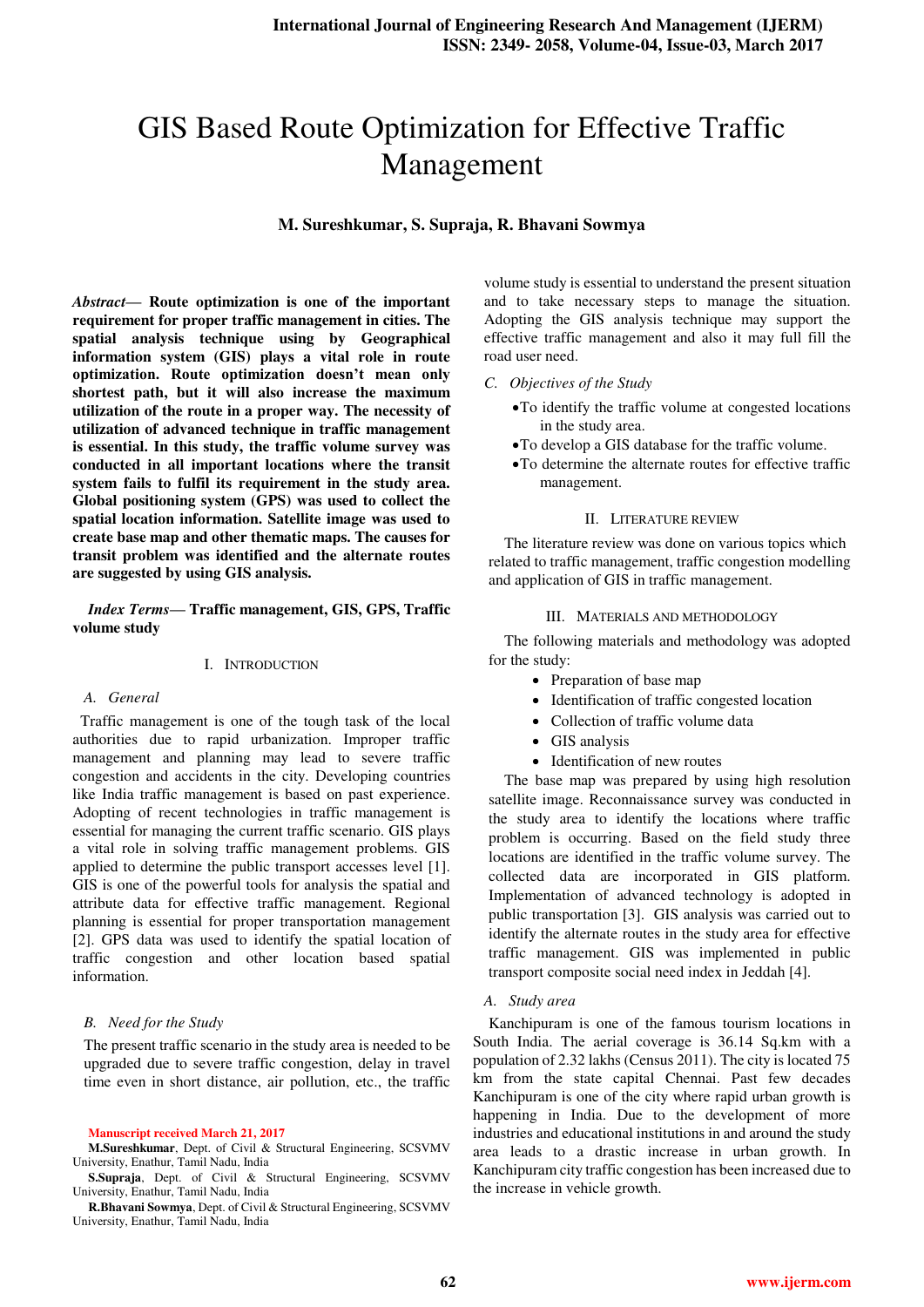

Fig. 1 Study area location

## IV. DATA COLLECTION

#### *A. Reconnaissance Survey*

Reconnaissance survey was conducted in the study area during peak hour traffic. It has been observed huge traffic congestion and travel time delay happening in few locations. By using a handheld GPS device the coordinate of those locations are captured. GIS analysis can be used for public transportation accessibility [5]. The collected GPS data were transferred to the GIS platform for further analysis. Based on the reconnaissance survey three locations in the study area are identified in the traffic volume study, namely bus stand, Chennai road and katchapeshwarar temple junction.

## *B. Traffic volume survey*

The traffic volume survey is conducted on the three locations by using CCTV footage. Vehicles in the traffic volume survey are included two wheeler, three wheeler, light motor vehicle (LMV) and heavy motor vehicle (HMV). The traffic volume survey was conducted on 23<sup>rd</sup>January 2017 and vehicle count is mentioned in the graph for each location. Based on the GIS analysis route optimization is possible [6]. The traffic volume data at the bus stand junction is shown in Table1 during the data collection period.

Table 1: TRAFFIC VOLUME DATA IN BUS STAND JUNCTION DURING 23.1.2017

|                 |              | Latitude           | Longitude  |            |
|-----------------|--------------|--------------------|------------|------------|
|                 | <b>BUS</b>   | $12^{\circ}50'13"$ |            |            |
| <b>LOCATION</b> | <b>STAND</b> | N                  | 79°42'14"E |            |
|                 | Two          | Three              |            |            |
| 23/1/17         | wheeler      | Wheeler            | LMV        | <b>HMV</b> |
| 6.56-8.24AM     | 58742        | 2783               | 837        | 255        |
| 8.24-9.32AM     | 35977        | 1564               | 1693       | 142        |
| 9.32-10.35AM    | 54248        | 2368               | 1469       | 125        |
| 3.04-4.08PM     | 47638        | 1095               | 598        | 107        |
| 4.08-5.11PM     | 57339        | 1408               | 1319       | 127        |
| 5.11-6.14PM     | 59174        | 1536               | 1018       | 127        |
| 6.14-7.52PM     | 76433        | 1829               | 963        | 171        |
| 7.52-9.20PM     | 87567        | 3984               | 765        | 183        |

It has been identified the two wheeler count is more comparable to other vehicles in this location. Comparing with forenoon the traffic volume is heavy during evening time. Advanced techniques can be effectively used to analysis the critical transportation issues [7]. The graphical representation of traffic volume of bus stand junction is shown in Fig. 2. During 7.52 to 9.20 pm two wheeler volume is more in the bus stand location.



Fig. 2 Traffic volume graphical representation at bus stand junction

Chennai road junction is another important location in the study area where more traffic is more. The traffic volume data are shown in Table 2 of Chennai road junction.

Table 2: TRAFFIC VOLUME DATA IN CHENNAI ROAD JUNCTION DURING 23.1.2017

| <u>KOND JUNCTION DUKING 29.1.2017</u> |               | Latitude  |            |            |
|---------------------------------------|---------------|-----------|------------|------------|
|                                       |               |           | Longitude  |            |
|                                       | <b>CHENAI</b> | 12°50'32" |            |            |
| <b>LOCATION</b>                       | <b>ROAD</b>   | N         | 79°42'10"E |            |
|                                       | Two           | Three     |            |            |
| 23/1/17                               | wheeler       | Wheeler   | LMV        | <b>HMV</b> |
| 6.34-7.35AM                           | 982           | 97        | 242        | 106        |
| 7.35-9.16AM                           | 1803          | 467       | 516        | 477        |
| 9.16-10.40AM                          | 1634          | 397       | 512        | 534        |
| 3.15-4.53PM                           | 1498          | 446       | 612        | 452        |
| 4.53-6.30PM                           | 1798          | 533       | 701        | 386        |
| 6.30-7.45PM                           | 1718          | 488       | 721        | 435        |
| 7.45-8.20PM                           | 1597          | 396       | 635        | 427        |

It has been observed in Chennai road junction mixed traffic flow is there. The graphical representation of Chennai road junction traffic volume is shown in Fig.3.



Fig. 3 Traffic volume graphical representation at Chennai road junction

The third location where the traffic volume survey was conducted is at katchapeshwarar temple junction (KTC). The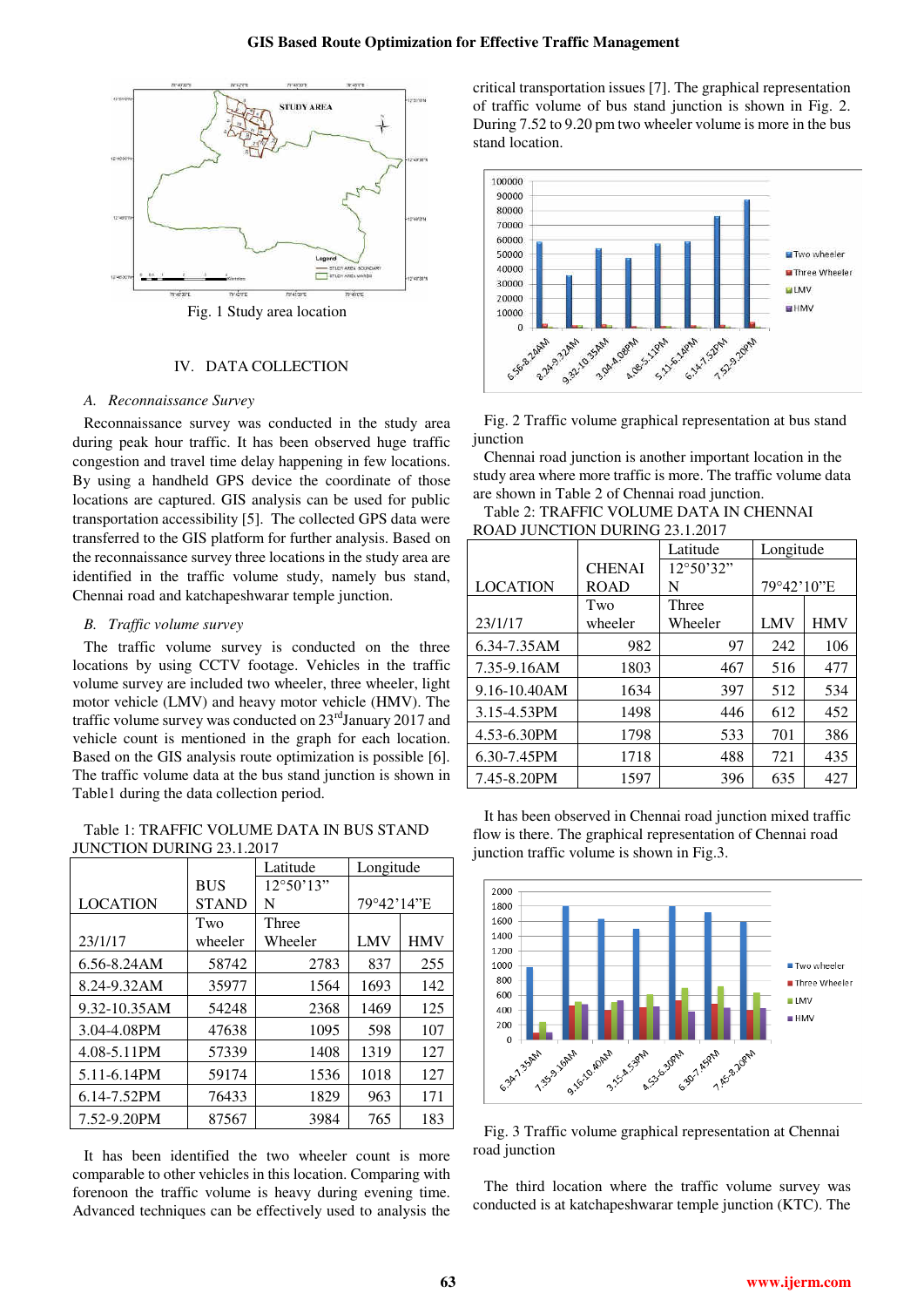traffic volume data at this junction is shown in Table 3 and the graphical representation of the data is shown in Fig.4. GIS based transportation analysis result will useful for strengthening the traffic management system [8].

Table 3: TRAFFIC VOLUME DATA IN KTC JUNCTION DURING 23.1.2017

|                 |            | Latitude  | Longitude  |            |
|-----------------|------------|-----------|------------|------------|
|                 | <b>KTC</b> | 12°50'19" |            |            |
| <b>LOCATION</b> | Junction   | N         | 79°42'05"E |            |
|                 | Two        | Three     |            |            |
| 23/1/17         | wheeler    | Wheeler   | LMV        | <b>HMV</b> |
| 7.18-8.53AM     | 3223       | 341       | 506        | 357        |
| 8.53-9.46AM     | 2874       | 352       | 583        | 396        |
| 3.00-5.00PM     | 5368       | 1396      | 1112       | 22         |
| 5.06-7.36PM     | 5478       | 1438      | 1128       | 17         |
| 7.36-9.18PM     | 5435       | 1233      | 1041       | 14         |

It has been observed two wheeler volume is more in the junction. Particularly at evening time the density of two wheeler is more. Next to two wheeler, three wheeler volume is more in this junction.



Fig. 4Traffic volume graphical representation at KTC junction

#### V. SPATIAL ANALYSIS

Spatial analysis is carried out for the traffic volume data. The collected traffic volume is incorporated as an attribute table in each junction in GIS platform. Arc map 10.1 software was used for spatial analysis. Spatial analysis is essential for identifying the proper traffic management [9]. Based on the analysis result four alternate routes are suggested in the study area for effective traffic management. The proposed route is suggested for HMV to reach the bus stand. The proposed route from Kanchipuram to Pondichery is shown in Fig. 5. By adopting this route from Kanchipuram bus stand to Pondichery, vandavasi, Cheyyaru, Dindivanam and Thiruvannamalai HMV are diverted through this route. Predicting future development of the city is essential for proper town planning [10].



Fig. 5 Proposed route from Kanchipuram Bus stand to Pondicherry

From Kanchipuram bus stand to Vellore (Fig. 6) and from Vellore, Chennai to Kanchipuram bus stand (Fig.7) is also new route suggested. GIS based transportation result will be useful for economic development [11]. Utilization of this new route will improve the transit service in Kanchipuram city. Modelling of the transportation network is possible by using GIS [12].



Fig. 6 Proposed route from Kanchipuram Bus stand to Vellore



Fig. 7 Proposed route from Vellore, Chennai to Kanchipuram Bus stand

The HMV intensity is more toward Kanchipuram to Chennai route. The proposed route for this route is shown in Fig. 8 for proper traffic management.